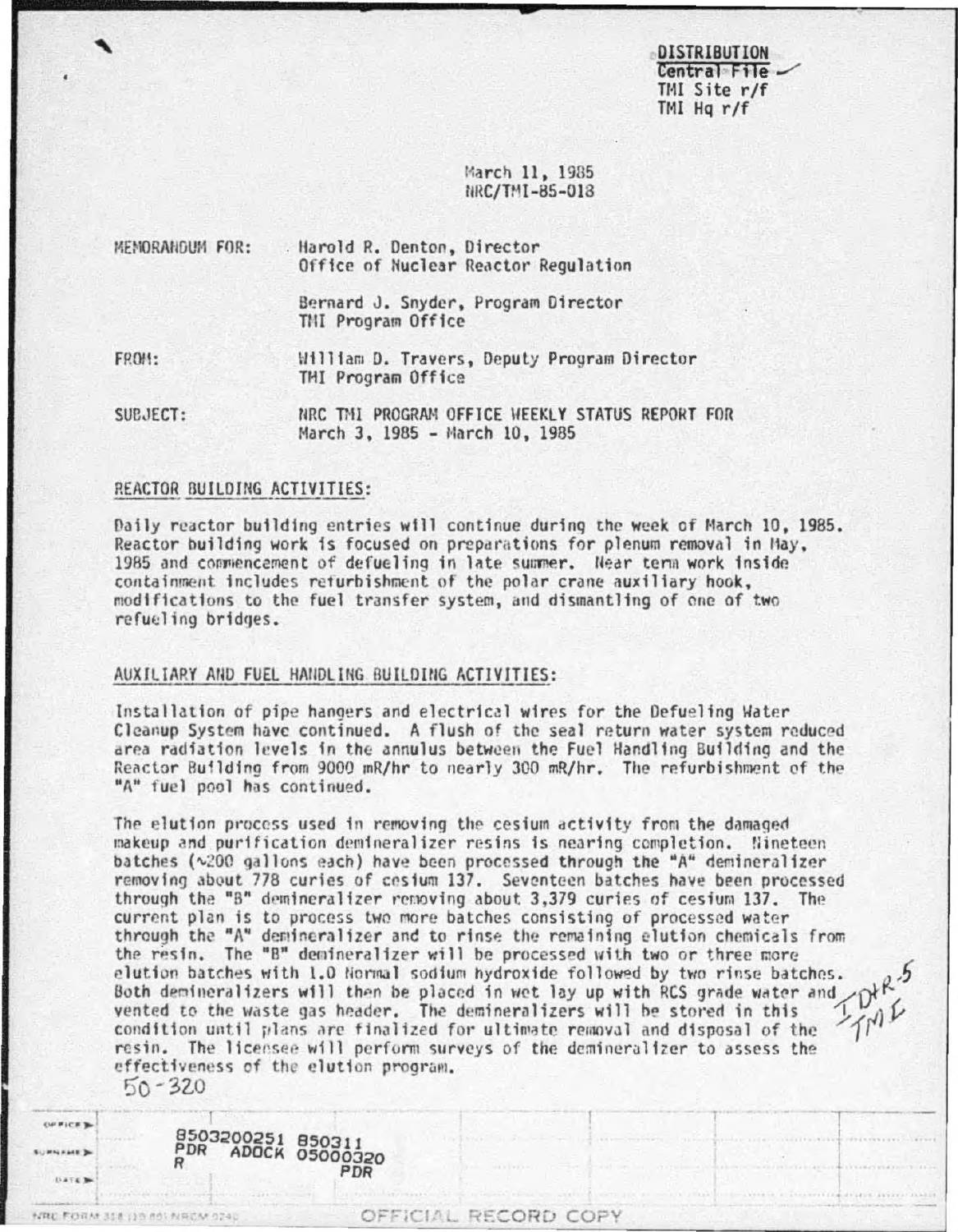Harold R. Denton Bernard J. Snyder

### TMI OCCUPATIONAL DOSE:

Licensee records indicate the following occupational exposures for January 1985.

| Unit 2 (January estimate) | 40.936 Rem |  |
|---------------------------|------------|--|
| Station (January TLD)     | 51.042 Rem |  |

## January 1985 Station TLD Ranges (Ren)

|               | No measurable exposure |  |  | 1,447 |  |
|---------------|------------------------|--|--|-------|--|
|               | Exposure less than 0.1 |  |  | 262   |  |
|               | $0.1$ to $0.25$        |  |  | 88    |  |
|               | $0.25$ to $0.5$        |  |  | 45    |  |
|               | $0.5$ to $0.75$        |  |  | 16    |  |
| $0.75$ to 1   |                        |  |  |       |  |
| $\frac{1}{1}$ | $to$ 2                 |  |  |       |  |
| $2 \tto 3$    |                        |  |  | O     |  |

#### FUTURE MEETING:

On March 13, 1985 William Travers, Deputy Program Director, TMI Program Office, will speak to the Nyerstown, Pennsylvania Rotary Club. Dr. Travers will discuss the NRC's role in the cleanup at Three Mile Island, Unit 2.

> ORIGINAL BEONED BY, **William D. Trovers**

William D. Travers Deputy Program Director THI Program Office

. . . . . . .

Attachments: 1. Liquid Effluent and Environmental Data 2. Plant Status

|                                |  | OFFICED TMIPO DU TMIPO H THIPS HAND DU     |  |  |
|--------------------------------|--|--------------------------------------------|--|--|
|                                |  | DATE 3/1 / 85. 3/1 / 85. 3/1 / 85 3/1 / 85 |  |  |
| NRC FORM 318 (10 80) NRCM 0240 |  | OFFICIAL RECORD COPY                       |  |  |

 $-2-$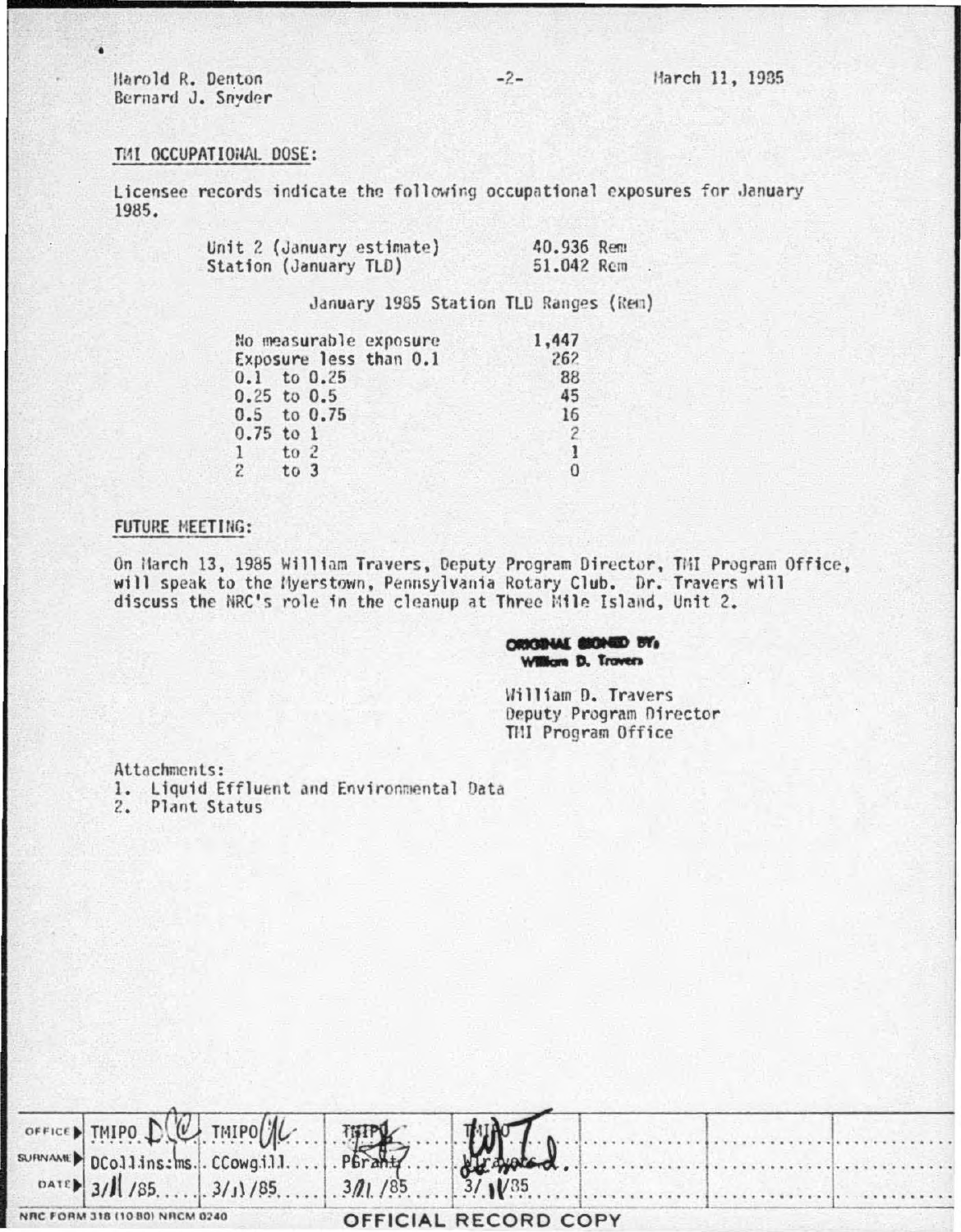INTERNAL DISTRIBUTION E<sub>D</sub>O OGC Office Directors Commissioner's Technical Assistants HRR Division Directors NRR A/D's Regional Administrators IE Division Directors **TAS** EIS Till Program Office Staff (10) PHS EPA DOE **RI Division Directors** Public Affairs, RI State Liaison, RI TMIPO HQ r/f THI SITE r/f CENTRAL FILE NRC PDR LOCAL PDR TMI-2 Project Section File

٠

|                | NAC FORM 318 (10.80) NRCM 0240 |                                                                                                                   | <b>OFFICIAL RECORD COPY</b> |  |  |  |
|----------------|--------------------------------|-------------------------------------------------------------------------------------------------------------------|-----------------------------|--|--|--|
| DATE           |                                |                                                                                                                   |                             |  |  |  |
| <b>SURNAME</b> |                                |                                                                                                                   |                             |  |  |  |
| OFFICE         |                                | and the second control of the second control of the second control of the second control of the second control of |                             |  |  |  |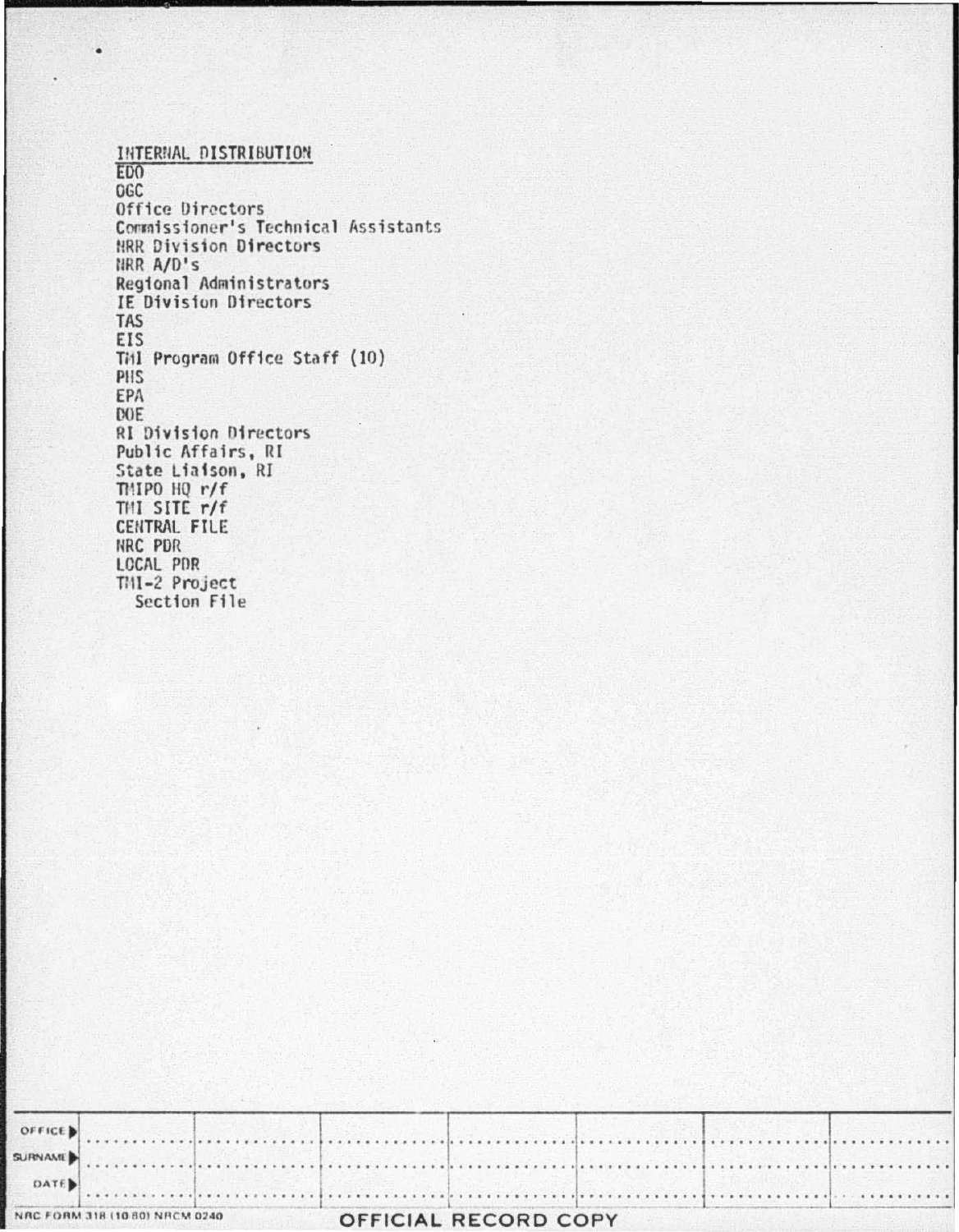## ATTACHMENT 1

#### LIQUID EFFLUENT AND ENVIRONMENTAL DATA

## Environmental Protection Agency

Based on EPA's sampling results, liquid effluents being released from the TMI site are within regulatory limits and in accordance with NRC requirements and the City of Lancaster Agreement.

| Lancaster Water Sample: | Composite sample taken over seven days                |
|-------------------------|-------------------------------------------------------|
| Period Covered:         | February 17, 1985 - February 23, 1985                 |
| Results:                | Gamma Scan Negative for reactor related radioactivity |
| TMI Water Samples:      | Seven daily composited samples                        |
| Period Covered:         | February 16, 1985 - February 23, 1985                 |
| Results:                | Gamma Scan Negative for reactor related radioactivity |

## NRC Environmental Data

The NRC operated continuous outdoor air sampler at the TMI site did not detect any reactor related radioactivity.

| Sample | Period                       |  |  |
|--------|------------------------------|--|--|
| HP-460 | February 27, - March 6, 1985 |  |  |

Volume

,, ...

#### Results

| 342.5 m <sup>3</sup> |  | $LLD = 1.0 E-13 uCi/cc I-131$    |  |
|----------------------|--|----------------------------------|--|
|                      |  | $LLD = 1.0 E-13 uCi/cc$ $Cs-137$ |  |